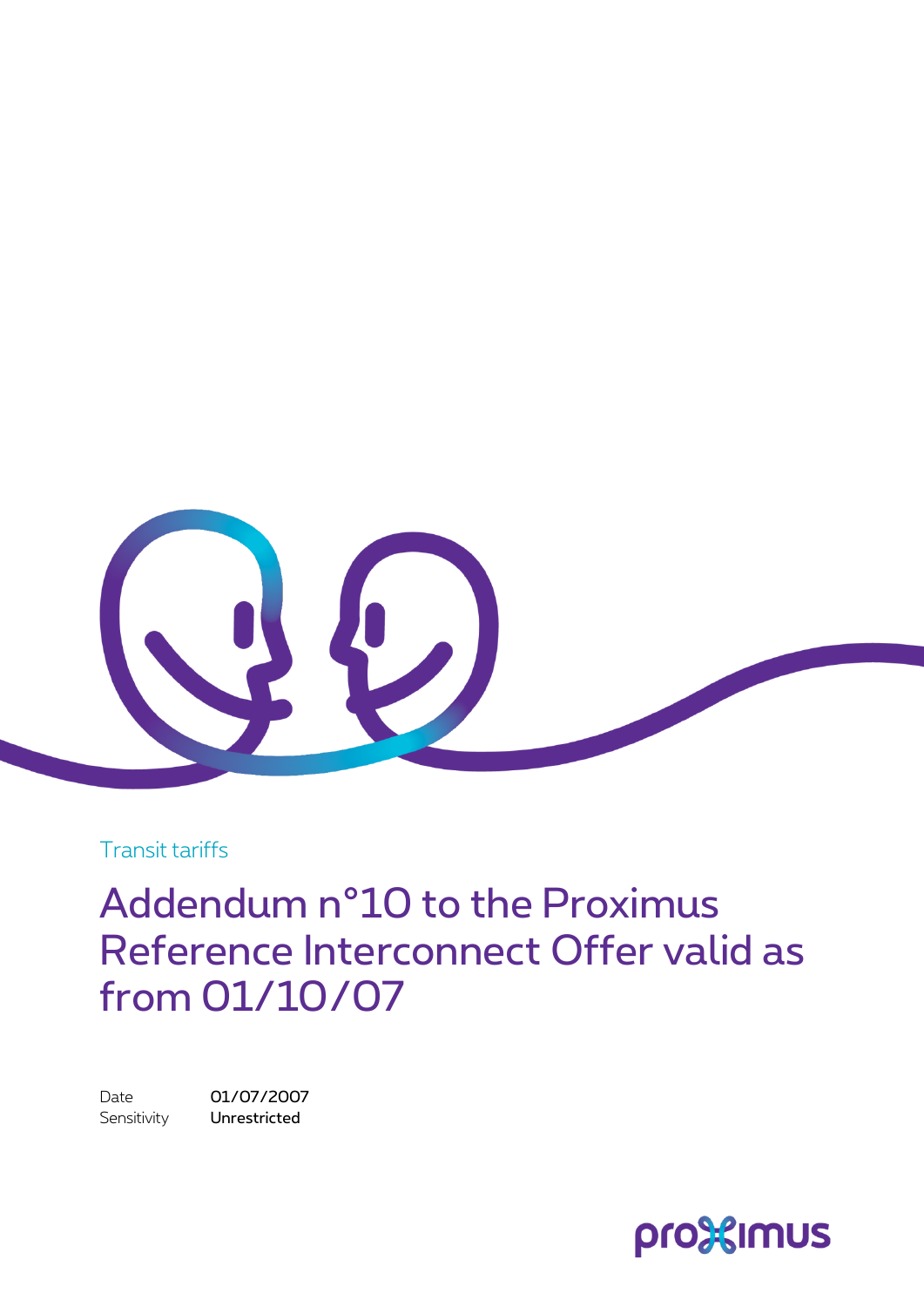# pro<sup>32</sup>imus

## <span id="page-1-0"></span>Table of contents